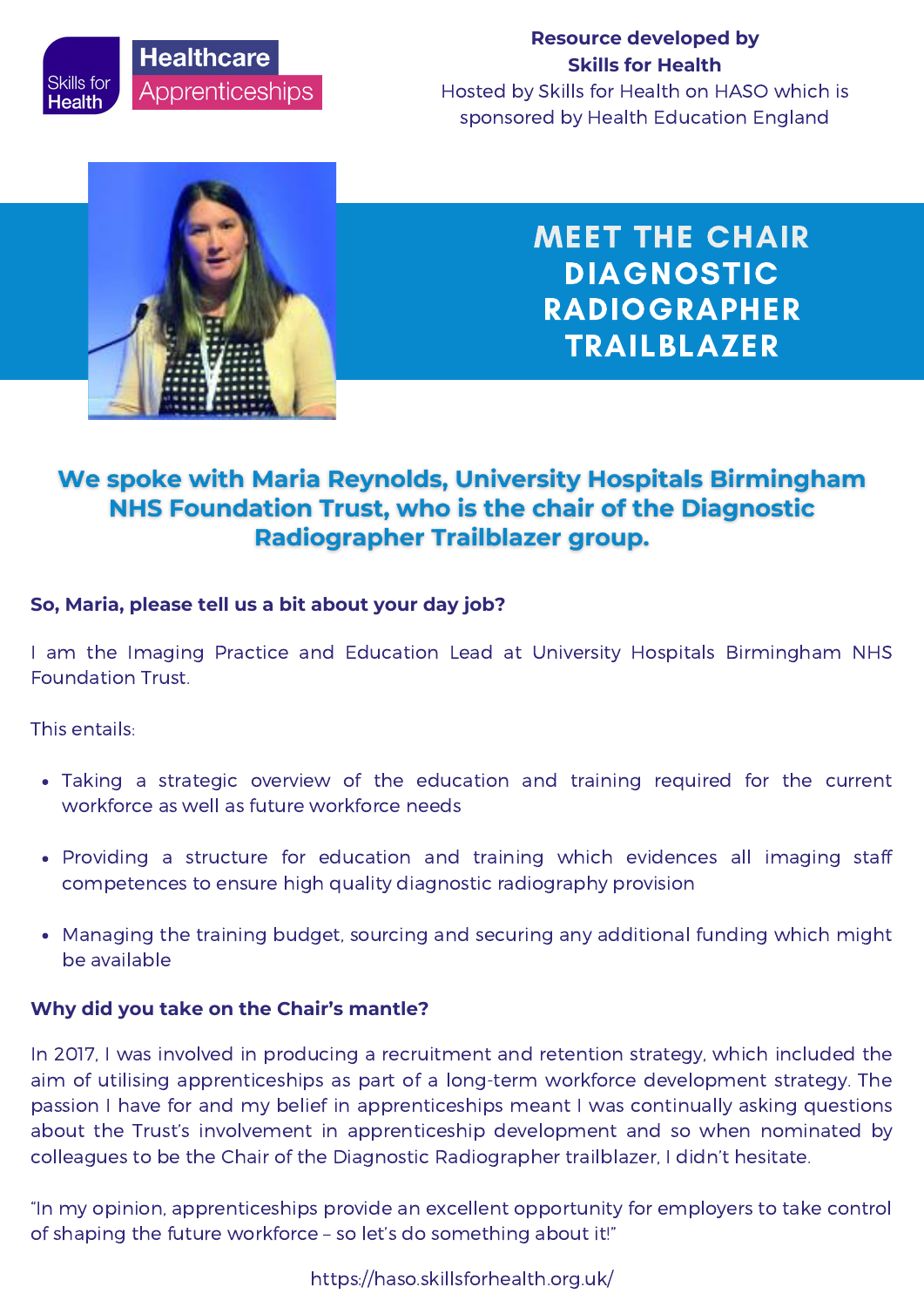# #MeetTheChairs

#### **Who was involved in the group?**

Members of the trailblazer group were wide ranging and included both the NHS and our private partners, large and small employers from across the country (imaging and service manager leads), HEIs, the Society and College of Radiographers. There was also representation from the Institute for Apprenticeships and Technical Education (IfATE) and Skills for Health.

## **The Diagnostic Radiographer standard has now been approved for delivery. On reflection, what would you say were the main challenges?**

- We started the development process at the same time as the IfATE were making some changes to their processes and systems and often it seemed as if the goal posts were changing. This, however, didn't inhibit our development of the standard.
- Being sure we were doing the right thing, in light of the fact that we had the responsibility for developing a national standard on behalf of the Diagnostic Radiography profession
- Developing the EPA

#### **What achievements are you most proud of?**

"I'm particularly pleased with the wide-ranging engagement of the profession in the consultation process. On a personal level, my confidence has grown and I'm proud of the fact that we got to the end!"

Having got to the stage where the standard is ready for delivery, my biggest fear is that we don't take the opportunity to utilise the apprenticeship and realise the impact that it could have for developing and sustaining the workforce.

#### **What tips do you have for other trailblazer Chairs?**

I would say, plan ahead and utilise the expertise around you ie other trailblazer members, the IfATE Relationship Manager and Skills for Health. Set out your expectations of the group at the beginning and realise that it's an all-consuming commitment whilst the standard is being developed.

## **What challenges do you foresee for organisations implementing the Diagnostic Radiographer degree apprenticeship standard?**

I think getting employers on board and finding the money for a salary will be a challenge. There will be an increasing need for innovation and creativity to ensure there is sufficient capacity to support apprentices within the workplace. For HEIs, I feel the biggest challenge will be the production and delivery of a course within the funding band allocated.

#### https://haso.skillsforhealth.org.uk/